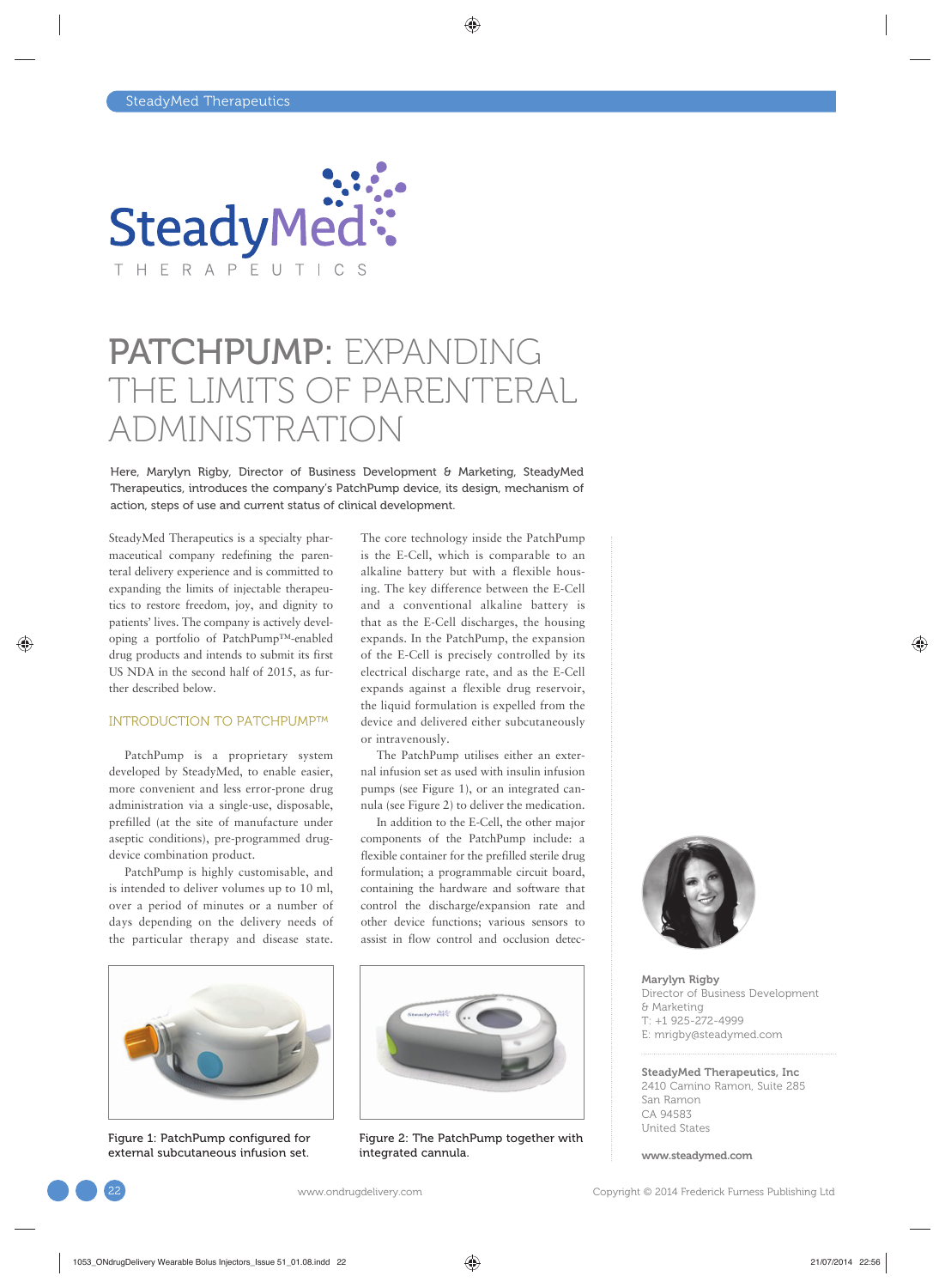

Figure 3: The PatchPump incorporates a number of sensors, and indicators that provide feedback to the patient. (Infusion set configuration shown here.)

tion, and other indicators to tell the patient the status of the drug delivery (Figure 3).

In the configuration developed for SteadyMed's lead internal development programme; treprostinil PatchPump for pulmonary arterial hypertension (PAH), the PatchPump will utilise an external infusion set, and will be programmed to deliver drug continuously for a number of days. At the end of the dosing period, PatchPump will alert the patient that it is out of drug; the patient removes and disposes of the empty device, and replaces it with a new unit to continue the chronic, around-the-clock infusion treatment.

This multi day replacement frequency is consistent with, or better than; the interval currently used for refilling other pumps used for PAH infusion therapy. Further, in contrast to the existing parenteral therapies for this indication, the use of SteadyMed's PatchPump-enabled product will eliminate the need for users to handle or fill the pump with drug, as well as the need for any dose programming.

Future PatchPump configurations for other products may run for shorter or longer periods, and may have the same existing external infusion set or may have an integrated infusion set.

### PRINCIPLE OF OPERATION

To activate the treprostinil PatchPump PAH product, the user removes a cap from the discharge port and attaches an infusion set at that location. This action pierces the septum of the primary drug container and simultaneously turns on the product. (For the integrated PatchPump configuration, which may be used to deliver biologic compounds, pressing a small button, which inserts the soft cannula into the subcutaneous tissue, activates the device.) Once activated, the E-Cell begins to expand at a controlled rate and as it does it displaces the piston, which applies positive pressure to the drug container. The pressure on the container forces drug solution through the delivery channel of the container and into the infusion line at a controlled rate.

The rate of expansion of the E-Cell is related to its discharge current. The movement of the piston is measured using standard sensor technology, and a control circuit in the electronics ensures that the piston moves at the required rate by regulating the discharge current (and hence the rate of expansion) of the E-Cell. If there are any occlusions in the delivery line, or site of infusion, they are detected by a force sensor positioned on the printed circuit board (PCB) underneath the E-Cell (Figure 4). The increase in force produced by an occlusion is sensed by the control system, which triggers an alarm and stops the E-Cell expansion.

During basal delivery the product is silent unless the status button is pressed, in which case the buzzer sounds and the LEDs flash green. Near the end of the delivery period the product will beep and LEDs will be illuminated to instruct the user that delivery will soon end.

It is expected that the PatchPump will usually be positioned on the patient's



Figure 4: Cross-sectional view showing the components layered within the PatchPump.

abdomen but sites may also include the upper arm, hip, thigh and upper buttocks. The product is intended to be self-administered, and it is intended to be applied, used and worn throughout the course of normal daily activities. Hence the product may experience the environments associated with working, exercising, sleeping and be worn both indoors and outdoors. In addition, PatchPump is designed to be water resistant and can be worn while bathing or swimming.

### E-CELL™

The E-Cell is a patented electrochemical actuation unit invented and developed by SteadyMed. The materials of construction of the E-Cell are comparable with a standard alkaline battery cell , with the exception that the cell materials are contained in a flexible polymer housing to allow for expansion. Figure 5, a schematic of the E-Cell, shows the anode and cathode materials contained in a flexible housing that also contains the electrolyte solution. When the product is activated, current is allowed to flow via the electrical connectors to resistors in the control circuit on the PCB. This causes the electrochemical reaction inside the E-Cell to take place, which results in a change in volume of the anode and cathode materials. The geometric design of the anode and cathode along with the flexible housing ensure linear, unidirectional expansion of the E-Cell (in the vertical direction as oriented in Figure 5). The quantities of anode and cathode material ensure that the E-Cell has sufficient capacity to support expansion throughout the entire infusion cycle for the product.

Given the E-Cell acts as its own power source and the driving motor that effects drug delivery the PatchPump can deliver viscous drugs and large volumes from a small compact form factor.



Figure 5: Schematic cross-section of the E-Cell.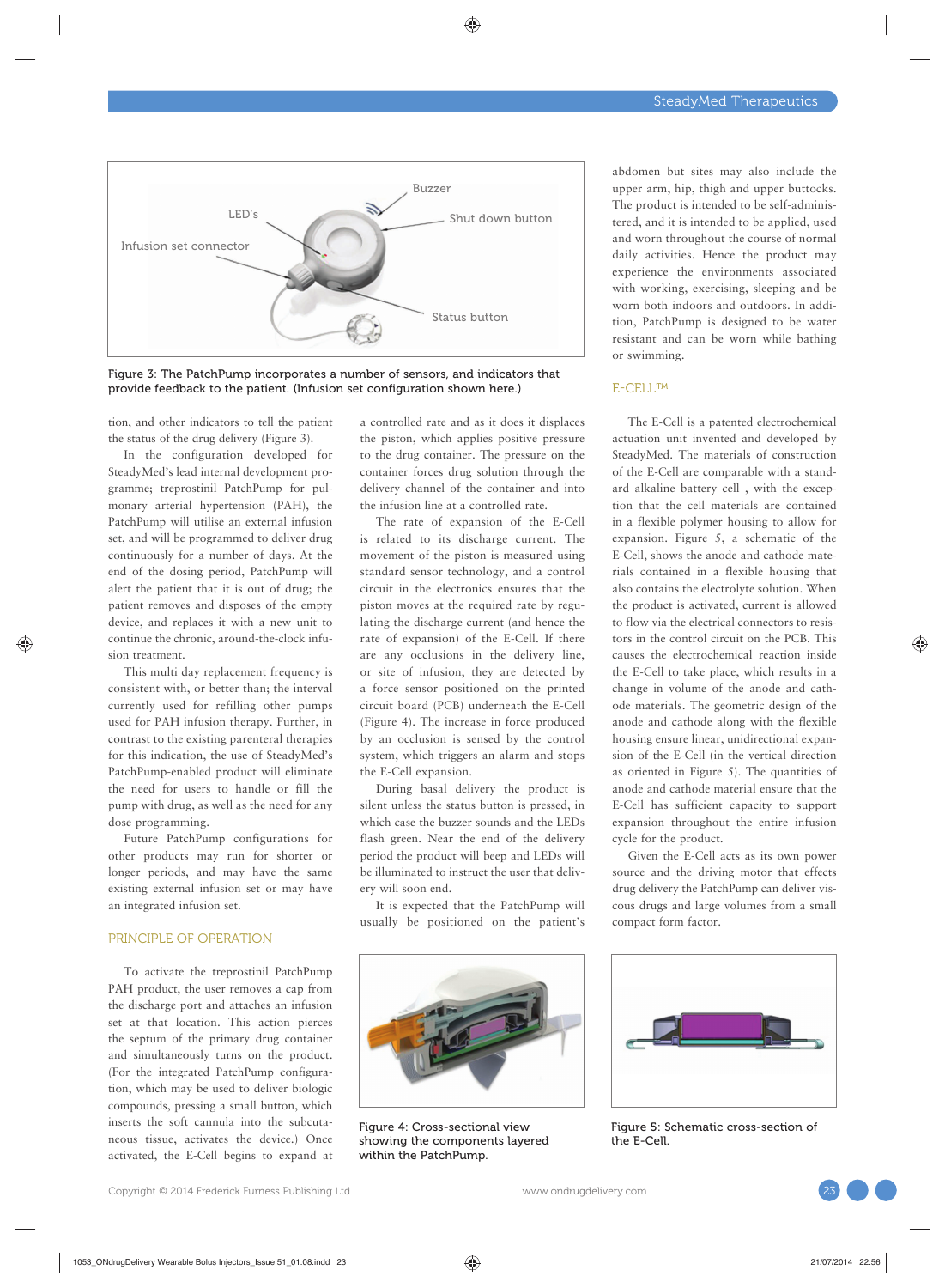

Figure 6: The primary drug container comprises a flexible multi-laminate blister heat-sealed to a rigid base plate, with integrated filling/discharge channel, sealed with a butyl rubber septum.

#### PRIMARY DRUG CONTAINER

The primary drug container is circular in design and made up of several components. A flexible, thermoformed multi-laminate blister is heat-sealed to a rigid, injectionmoulded base plate with an integrated filling/ discharge channel. The blister and base-plate materials have been used in prior pharmaceutical and medical device applications, and were selected because of their low levels of extractables, and compatibility with biologic drugs. The container is sealed with a butyl rubber septum. An additional cap is fitted during the aseptic filling process, to maintain the cleanliness of the exterior surface of the septum, up to the point of use of the product.

The container has been tested for drug compatibility, long-term stability and leachable compounds, and results have all been favourable. Additional studies by third party biopharmaceutical companies have been conducted for compatibility with biologic compounds, with favorable results for adsorption and leachables as well as drug stability.

### CLINICAL AND HUMAN FACTOR STUDIES.

As a part of PatchPump development a series of Human Factors (HF) studies have been completed with physicians, specialist healthcare practitioners (HCPs), patients and healthy volunteers. This empirical work has been informed and supported by an iterative program of design risk assessment activities, including risk reviews of existing devices and Use FMEA studies.

The series of HF studies has provided a foundation of understanding of the users (patients and HCPs), and their current experiences in order to inform device design features and parameters to support safe and effective

use. Several URS and PRS requirements were derived from these studies as well as a deeper understanding of users' acceptance and subjective preferences around the key principles of the drug device combination concept. In addition these studies provided the direction to help develop the PatchPump and Instructions for Use (IFU) design and provided good insight into the potential patient interaction with the design. This series of studies led to further refinement of the user interface and IFU.

SteadyMed has conducted proof-of-concept clinical studies in healthy volunteers in order to evaluate the safety, tolerability and technical aspects of the PatchPump. Data from these studies is undisclosed.

### DEVELOPMENT STATUS

SteadyMed's PatchPump is in late-stage development with the supply chain in place to manufacture registration batches of its treprostinil PatchPump product prior to NDA submission in the second half of 2015.

The company is also working with biopharmaceutical companies that are assessing stability and compatibility of certain biologic drugs with the PatchPump as well as the performance of market research studies.

# 4th Annual

### Pre-Filled Syringes Summit 2014

Device and Combination Product Innovation Ensure Regulatory Compliance Optimize Supply Chain Control

2nd-4th September 2014 | **Washington DC**

www.prefilled-syringes.com